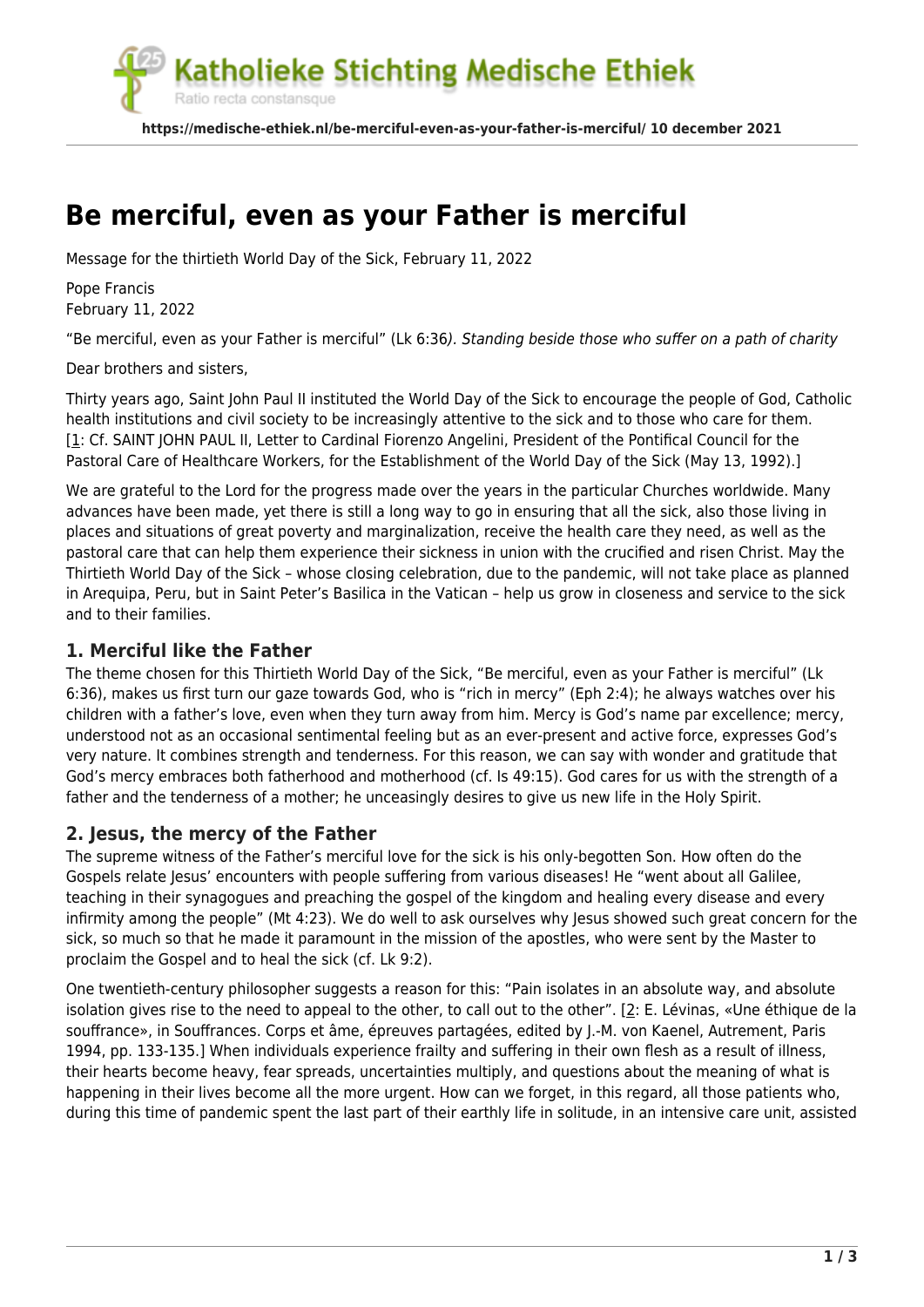atholieke Stichting Medische Ethiek Ratio recta constansque **https://medische-ethiek.nl/be-merciful-even-as-your-father-is-merciful/ 10 december 2021**

by generous healthcare workers, yet far from their loved ones and the most important people in their lives? This helps us to see how important is the presence at our side of witnesses to God's charity, who, following the example of Jesus, the very mercy of the Father, pour the balm of consolation and the wine of hope on the wounds of the sick. [[3](#page--1-0): Cf. Roman Missal, Common Preface VIII, Jesus the Good Samaritan.]

## **3. To touch the suffering flesh of Christ**

Jesus' invitation to be merciful like the Father has particular significance for healthcare workers. I think of all those physicians, nurses, laboratory technicians, the support staff and the caretakers of the sick, as well as the numerous volunteers who donate their precious time to assist those who suffer. Dear healthcare workers, your service alongside the sick, carried out with love and competence, transcends the bounds of your profession and becomes a mission. Your hands, which touch the suffering flesh of Christ, can be a sign of the merciful hands of the Father. Be mindful of the great dignity of your profession, as well as the responsibility that it entails.

Let us thank the Lord for the progress that medical science has made, especially in recent times; new technologies have made it possible to prepare therapies that are of great benefit to the sick; research continues to make a valuable contribution to eliminating old and new pathologies; rehabilitation medicine has greatly expanded its expertise and skills. None of this, however, must make us forget the uniqueness of each patient, his or her dignity and frailties. [[4](#page--1-0): Cf. Address to the National Federation of the Orders of Physicians and Dental Surgeons, 20 September 2019.] Patients are always more important than their diseases, and for this reason, no therapeutic approach can prescind from listening to the patient, his or her history, anxieties and fears. Even when healing is not possible, care can always be given. It is always possible to console, it is always possible to make people sense a closeness that is more interested in the person than in his or her pathology. For this reason, I would hope that the training provided to health workers might enable them to develop a capacity for listening and relating to others.

### **4. Centres of care as "houses of mercy"**

The World Day of the Sick is also a good occasion to focus our attention on centres of care. Down the centuries, showing mercy to the sick led the Christian community to open innumerable "inns of the good Samaritan", where love and care can be given to people with various kinds of sickness, especially those whose health needs are not being met due to poverty or social exclusion or to the difficulties associated with treating certain pathologies. In these situations, it is children, the elderly and those who are most frail who most often pay the price. Merciful like the Father, countless missionaries have combined the preaching of the Gospel with the construction of hospitals, dispensaries and care homes. These are precious means whereby Christian charity has taken visible shape and the love of Christ, witnessed by that of his disciples, has become more credible. I think especially of people in the poorest areas of our planet, where it is sometimes necessary to travel long distances to find treatment centres that, albeit with limited resources, offer what is available. We still have a long way to go; in some countries, access to adequate care remains a luxury. We see this, for example, in the scarcity of available vaccines against Covid-19 in poor countries; but even more in the lack of treatment for illnesses that require much simpler medicines.

In this context, I wish to reaffirm the importance of Catholic healthcare institutions: they are a precious treasure to be protected and preserved; their presence has distinguished the history of the Church, showing her closeness to the sick and the poor, and to situations overlooked by others. [\[5](#page--1-0): Cf. Angelus from Gemelli Hospital, Rome, 11 July 2021.] How many founders of religious families have listened to the cry of their brothers and sisters who lack access to care or are poorly cared for, and have given their utmost in their service! Today too, even in the most developed countries, their presence is a blessing, since in addition to caring for the body with all necessary expertise, they can always offer the gift of charity, which focuses on the sick themselves and their